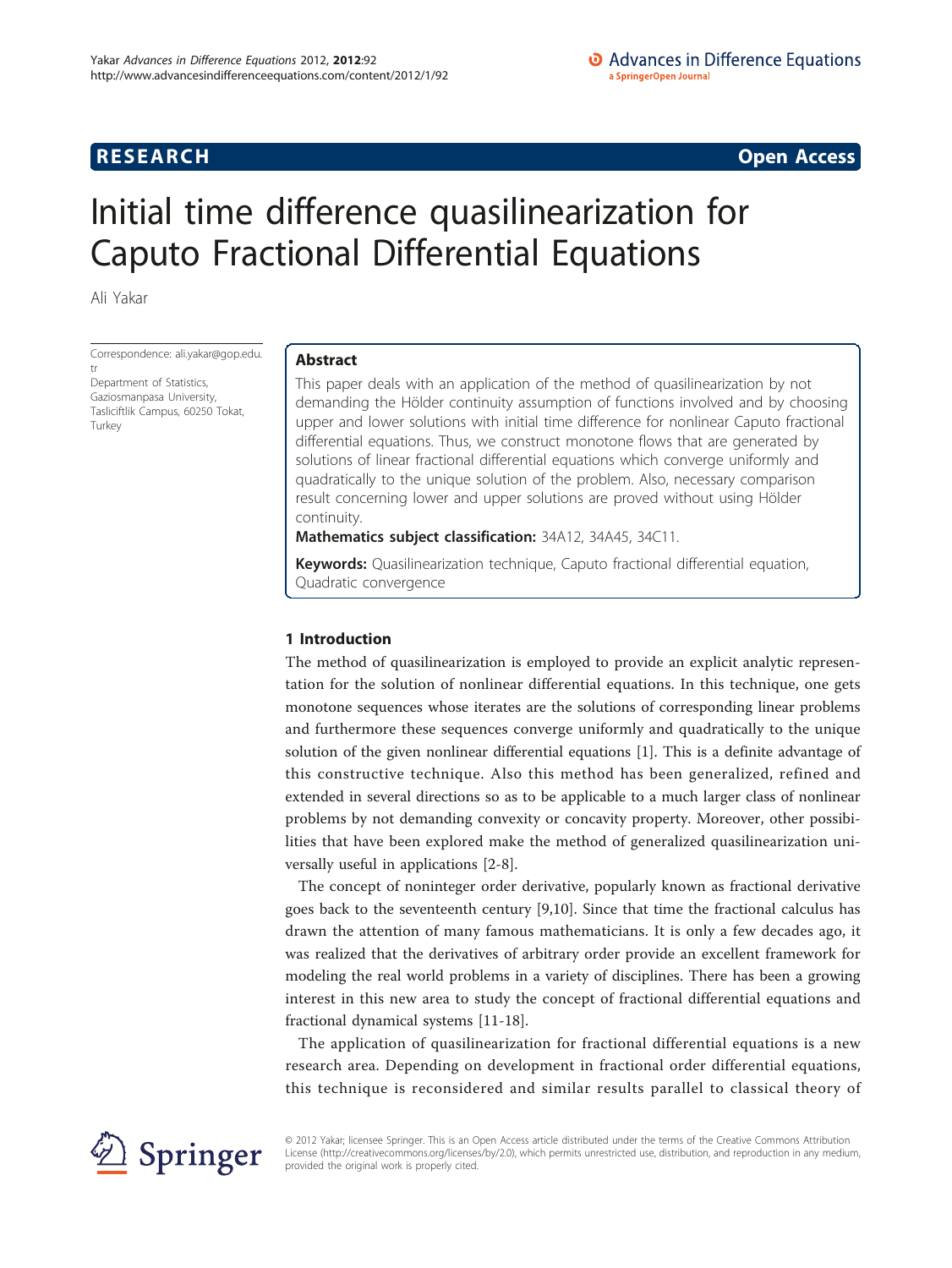differential equation with integer derivatives have been obtained. Recently, only a few papers were published in this direction [\[19](#page-8-0)-[21](#page-8-0)].

We consider the following initial value problem

$$
{}^{c}D^{q}x(t) = f(t, x), \quad x(t_0) = x_0 \tag{1.1}
$$

where  $f \in C([t_0, T] \times \mathbb{R}, \mathbb{R})$  and  ${}^cD^q$  is the Caputo's fractional derivative of order q,  $0 < q < 1$ .

The corresponding Volterra fractional integral equation is defined as

$$
x(t) = x_0 + \frac{1}{\Gamma(q)} \int_{t_0}^t (t-s)^{q-1} f(s, x(s)) \, ds \tag{1.2}
$$

A large cycle of works have been done in the literature using local Hölder continuity assumption which is needed for comparison theorems, see [[16](#page-8-0),[17\]](#page-8-0). For instance, in [[22\]](#page-8-0) the solution of fractional differential equations is obtained by utilizing that condition. Obviously, of great interest is the study of the solution of nonlinear fractional differential equations without using Hölder continuity.

In this work, by not demanding Hölder continuity condition we employe the quasilinearization technique for the given nonlinear fractional order differential equation (1.1) in which upper and lower solutions will have different initial times and positions.

# 2 Preliminaries

In this section, some basic definitions and theorems used throughout the paper are presented. First, we begin with the definition of the class  $C_p$  [[t<sub>0</sub>, T], ℝ].

**Definition 2.1.** A function  $\sigma$  (t) is called a  $C_p$  function if  $\sigma \in C$  [(t<sub>0</sub>, T], ℝ] and  $\sigma(t)$   $(t - t_0)^p \in C [[t_0, T], \mathbb{R}]$  with  $p = 1 - q$ .

Next, we give the definition of lower and upper solutions, respectively.

**Definition 2.2**. A function  $v \in C_p$  [[t<sub>0</sub>, T], ℝ],  $p = 1 - q$ , 0 < q <1 is said to be a lower solution of (1.1) if

$$
{}^cD^q v(t) \leq f(t,v(t)), \quad v(t_0) \leq x(t_0).
$$

It is an upper solution if the inequalities are reversed.

Now, consider the following nonhomogeneous linear fractional differential equation,

$$
{}^{c}D^{q}x = \lambda x + f(t), x(t_0) = x_0,
$$
\n
$$
(2.1)
$$

where  $\lambda$  is a real number and  $f \in C_p([t_0, T] \times \mathbb{R}, \mathbb{R})$ . The equivalent Volterra fractional integral equation for  $t_0 \le t \le T$  is

$$
x(t) = x_0 + \frac{\lambda}{\Gamma(q)} \int_{t_0}^t (t-s)^{q-1} x(s) ds + \frac{1}{\Gamma(q)} \int_{t_0}^t (t-s)^{q-1} f(s) ds,
$$
 (2.2)

When we apply the method of successive approximations (see [\[16](#page-8-0)]) to find the solution  $x(t) = x(t, t_0, x_0)$  explicitly for the given nonhomogeneous IVP (2.1), we obtain

$$
x(t) = x_0 E_q(\lambda(t - t_0)^q) + \int_{t_0}^t (t - s)^{q-1} E_{q,q}(\lambda(t - s)^q) f(s) ds, \quad t \in [t_0, T],
$$
 (2.3)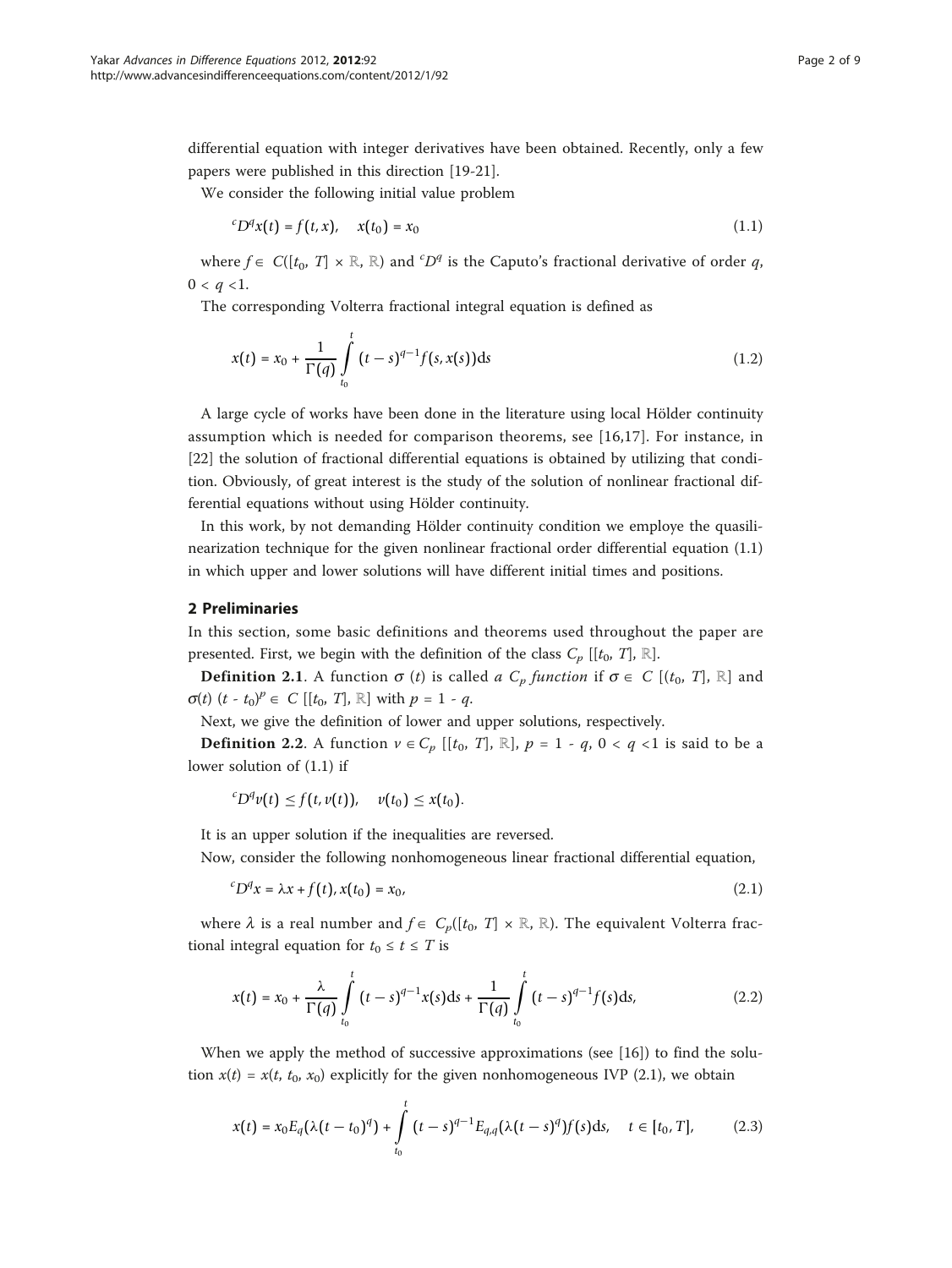where

$$
E_q(t) = \sum_{k=0}^{\infty} \frac{t^k}{\Gamma(qk+1)} \quad \text{and} \quad E_{q,q}(t) = \sum_{k=0}^{\infty} \frac{t^k}{\Gamma(qk+q)}
$$

are Mittag-Leffler functions of one parameter and two parameters, respectively. If  $f(t) \equiv 0$ , we get, as the solution of the corresponding homogeneous IVP

$$
x(t) = x_0 E_q(\lambda(t - t_0)^q), \quad t \in [t_0, T].
$$
\n(2.4)

**Remark 2.1**. Let  ${}^cD^qu(t) \leq Lu(t)$ ,  $u(t_0) = u_0$  where  $u \in C_p([t_0, T], \mathbb{R}_+)$  and L is positive constant. Then we have the estimate

$$
u(t) \le u_0 E_q(L(t-t_0)^q) \text{ on } [t_0, T] \tag{2.5}
$$

When  $q = 1$ , that result reduces to well known Gronwall's inequality. For the proof of this remark and further information about Gronwall's type inequality for fractional order differential equations, one can see [[23\]](#page-8-0).

If  $u_0 = 0$ , then  $u(t) = 0$  identically on  $[t_0, T]$ .

### 3 Comparison Theorem

In a recent study [[24\]](#page-8-0), the Hölder continuity assumption is relaxed to  $C_p$  continuity of the functions involved in the Riemann-Liouville fractional differential equation. In the following we also prove a comparison result by not requiring the Hölder continuity with a different argument for Caputo fractional differential equations. It is obvious that this result is essential to extend the applicability of iterative techniques such as the monotone iterative technique and the method of quasilinearization.

**Theorem 3.1.** Let  $v(t)$ ,  $w(t) \in C_p$  [[t<sub>0</sub>, T], ℝ] and  $f \in C[[t_0, T] \times \mathbb{R}, \mathbb{R}]$  and

| (i)  | ${}^{c}D^{q}v(t)$ | $\leq$ | f(t, v(t)) |
|------|-------------------|--------|------------|
| (ii) | ${}^cD^q w(t)$    |        | f(t, w(t)) |

Suppose further that the standard Lipschitz condition is satisfied

$$
f(t,x) - f(t,y) \le L(x-y), \quad x \ge y \tag{3.1}
$$

and  $L > 0$ .

Then  $v(t_0) \leq w(t_0)$  implies

$$
v(t) \le w(t), \quad t_0 \le t \le T. \tag{3.2}
$$

**Proof.** Suppose that  $v(t) \leq w(t)$  for  $t_0 \leq t \leq T$  is not true. Then, there exists a  $t_1 > t_0$ such that  $v(t_1) > w(t_1)$  and  $t_0 < t_1 \leq T$ . Since  $v(t_0) \leq w(t_0)$  we encounter with two cases in view of the continuity of functions involved:

(i) If  $v(t_0) < w(t_0)$ , then one can find a  $\tau_0$  such that  $v(\tau_0) = w(\tau_0)$  and  $t_0 < \tau_0 < t_1$ . Thus, we have  $v(t) > w(t)$  on  $(\tau_0, t_1]$ .

(ii) If  $v(t_0) = w(t_0)$ , then two situations are possible. Namely, one can get  $v(t) > w(t)$ on  $(t_0, t_1]$  or  $v(t) > w(t)$  on  $(\tau_0, t_1]$  where  $t_0 < \tau_0 < t_1$  and  $v(\tau_0) = w(\tau_0)$  as before.

In both cases, we can find an interval  $[t_0, t_1]$  or  $[\tau_0, t_1]$  on which  $v(t) \geq w(t)$ . Let us define

$$
u(t) = v(t) - w(t) \tag{3.3}
$$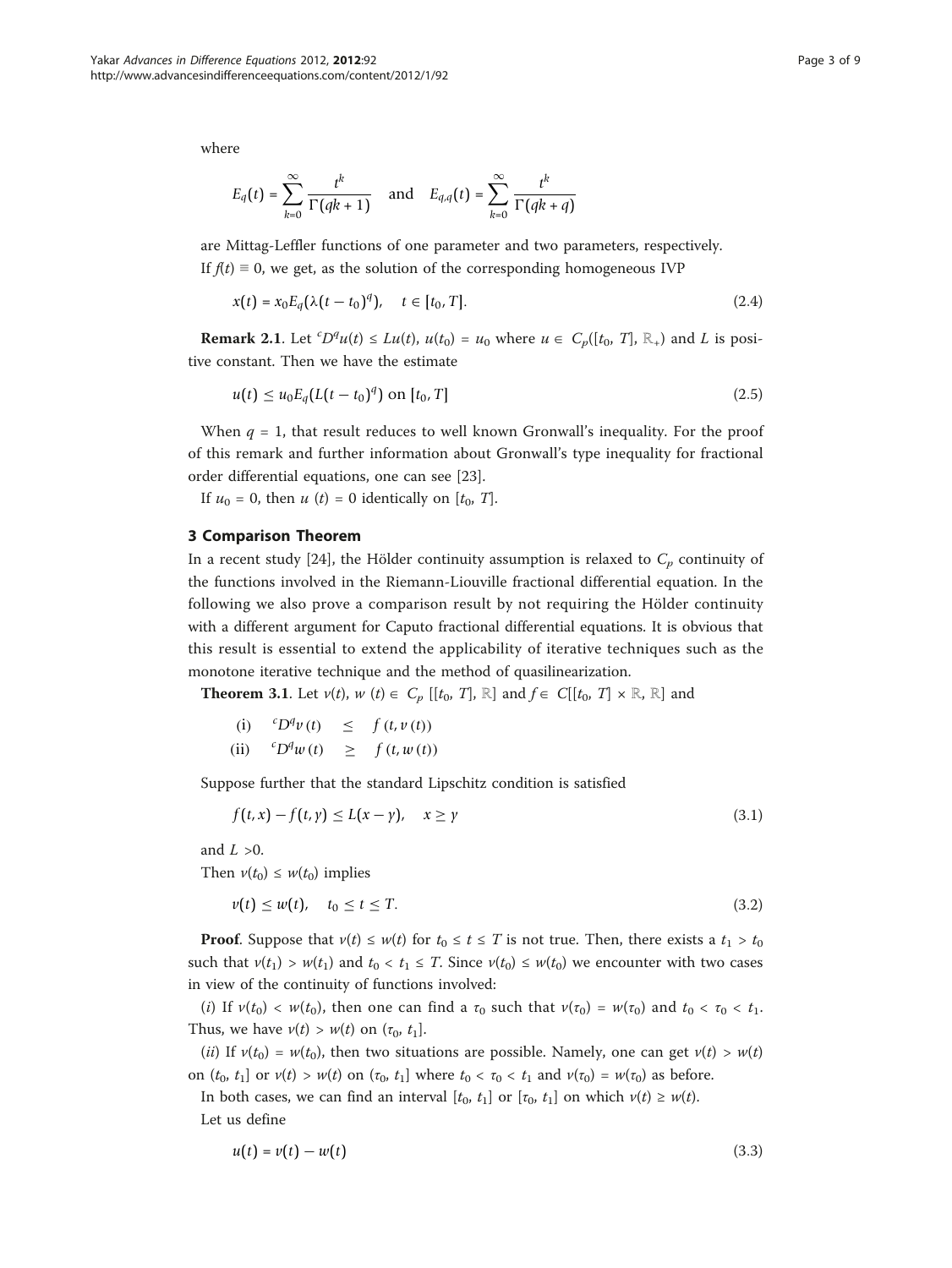and assume that u (t) is defined on  $[\tau_0, t_1]$  (or on  $[t_0, t_1]$ ). Note that u (t) >0 on ( $\tau_0$ ,  $t_1$ ] and  $u(\tau_0) = 0$ . Taking Caputo's fractional derivative of both sides of (3.3), we get

$$
{}^{c}D^{q}u(t) = {}^{c}D^{q}v(t) - {}^{c}D^{q}w(t)
$$
\n(3.4)

By using the lower and upper properties of  $v(t)$  and  $w(t)$ , we have

$$
{}^{c}D^{q}u(t) \le f(t,v(t)) - f(t,w(t)) \tag{3.5}
$$

Since f is Lipschitz with  $L > 0$  and  $v(t) \geq w(t)$  on  $[\tau_0, t_1]$ , we obtain

$$
{}^{c}D^{q}u(t) \leq L\left[v(t) - w(t)\right],\tag{3.6}
$$

Therefore we get

$$
{}^{c}D^{q}u(t) \le Lu(t), \quad u(\tau_0) = 0, \tag{3.7}
$$

which implies, in view of Remark 2.1,

$$
u(t) = 0 \quad \text{for} \quad \tau_0 \le t \le t_1 \tag{3.8}
$$

which gives a contradiction. So, we have  $v(t) \leq w(t)$  on  $[t_0, T]$ .

**Corollary 3.1** The function  $f(t, u) = \sigma(t)u$ , where  $\sigma(t) \leq L$  is admissible in Theorem 3.1 to yield  $u(t) \leq 0$  on  $t_0 \leq t \leq T$ .

Observe that a dual result of corollary 2.1 is valid.

## 4 Quasilinearization with Initial Time Difference

The purpose of this section is to employ the quasilinearization technique for nonlinear Caputo's fractional order differential equation (1.1) by choosing lower and upper solutions with initial time difference and not imposing the Hölder continuity on functions involved. Also, we consider the function  $f(t, x)$  on the right hand side of the equation (1.1) which satisfies a weaker condition than convexity.

Theorem 4.1. Assume that

(i)  $\alpha \in C_p$  [[t<sub>0</sub>, t<sub>0</sub> + T], ℝ], t<sub>0</sub>, T > 0,  $\beta \in C_p$  [[τ<sub>0</sub>, τ<sub>0</sub> + T], ℝ], τ<sub>0</sub> > 0, f ∈ C [[t<sub>0</sub>, τ<sub>0</sub> + T] × ℝ, ℝ] and

$$
\begin{array}{rcl}\n^{c}D^{q}\alpha(t) & \leq & f\left(t,\alpha(t)\right), \quad t_{0} \leq t \leq t_{0} + T \\
^{c}D^{q}\beta(t) & \geq & f\left(t,\beta(t)\right), \quad \tau_{0} \leq t \leq \tau_{0} + T\n\end{array}
$$

with  $\alpha$   $(t_0) \leq x$   $(s_0) \leq \beta(\tau_0)$  and  $t_0 < s_0 < \tau_0$  where  $\alpha(t) \leq \beta$   $(t + \eta_1)$ ,  $t_0 \leq t \leq t_0 + T$ and  $\eta_1 = \tau_0 - t_0$ ;

(*ii*) Suppose  $f_x(t, x)$  exists and following relations hold

 $f(t, x) \ge f(t, y) + f_x(t, y)(x - y)$  whenever  $x \ge y$  and

$$
|f_x(t,x)-f_x(t,y)|\leq L|x-y|, \quad L>0;
$$

(iii)  $f(t, x)$  is nondecreasing in t for each x and  $f_x(t, x)$  is nondecreasing in x for each t.

Then there exists monotone sequences  $\{\widetilde{\alpha}_n\}$  and  $\{\widetilde{\beta}_n\}$  which converge uniformly and monotonically to the unique solution of (1.1) with  $x(s_0) = x_0$  on  $[s_0, s_0 + T]$  and the convergence is quadratic.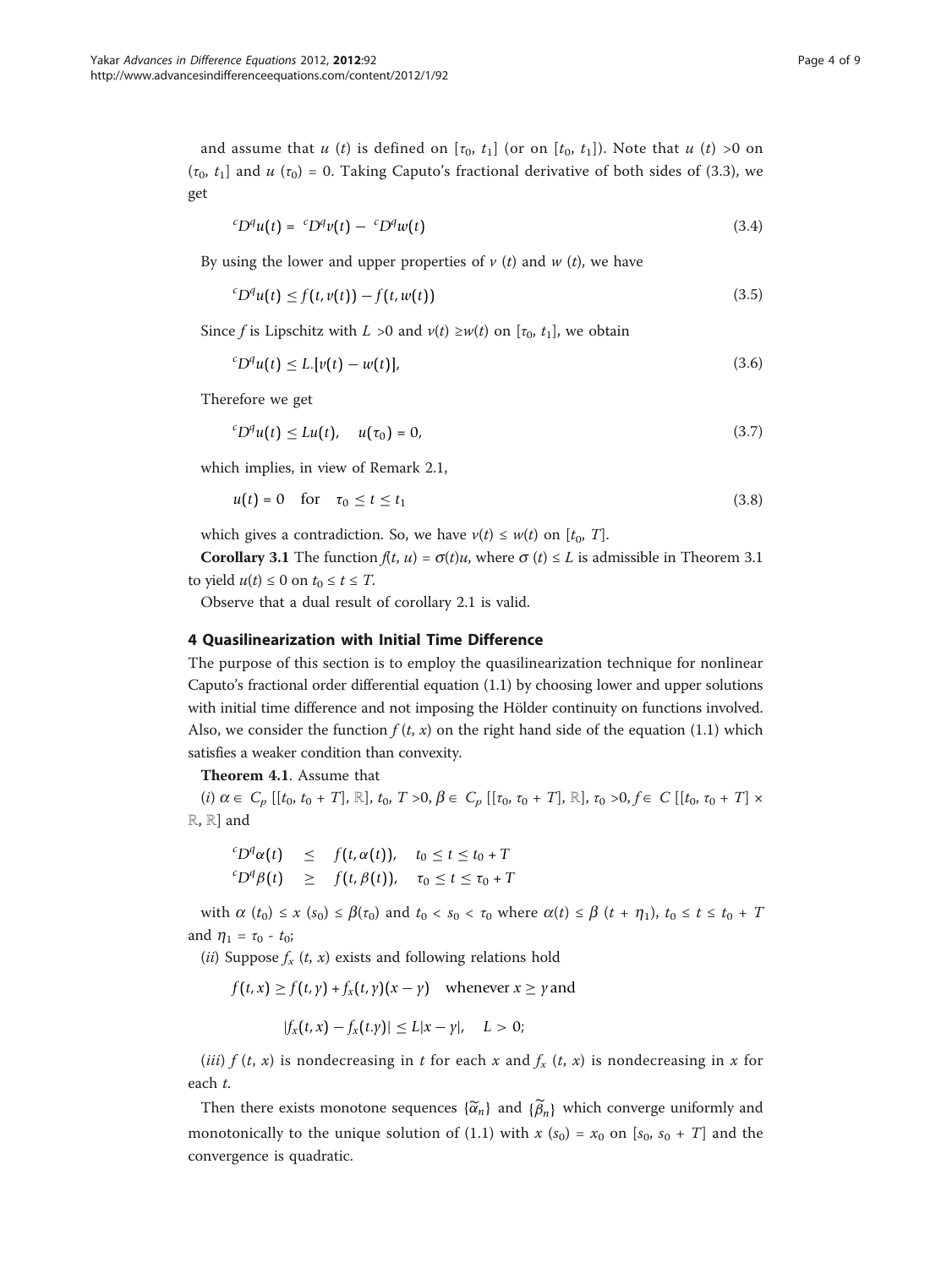**Proof.** Let  $\tilde{\beta}_0(t) = \beta(t + \eta_1)$  and  $\tilde{\alpha}_0(t) = \alpha(t)$ ,  $t_0 \le t \le t_0 + T$  where  $\eta_1 = \tau_0 - t_0$ . Then we have

$$
\widetilde{\beta}_0(t_0)=\beta(\tau_0)\geq \alpha(t_0)=\widetilde{\alpha}(t_0).
$$

Also

$$
{}^{c}D^{q}\tilde{\beta}_{0}(t) = {}^{c}D^{q}\beta(t + \eta_{1})
$$
  
\n
$$
\geq f(t + \eta_{1}, \beta(t + \eta_{1}))
$$
  
\n
$$
= f(t + \eta_{1}, \tilde{\beta}_{0}(t))
$$

since  $f(t, x)$  is nondecreasing in t for each x, we get

$$
{}^cD^q\tilde{\beta}_0(t) \ge f\left(t, \tilde{\beta}_0(t)\right)
$$

Similarly, we can write

$$
{}^{c}D^{q}\tilde{\alpha}_{0}(t) = {}^{c}D^{q}\alpha_{0}(t) \leq f(t, \alpha_{0}(t)) = f(t, \tilde{\alpha}_{0}(t))
$$

which shows  $\tilde{\alpha}_0(t)$  is a lower solution of the problem. Consider the following linear fractional equations

$$
{}^{c}D^{q}\tilde{\alpha}_{n+1}(t) = f(t + \eta_2, \tilde{\alpha}_n) + f_x(t + \eta_2, \tilde{\alpha}_n)(\tilde{\alpha}_{n+1} - \tilde{\alpha}_n), \quad \tilde{\alpha}_{n+1}(t_0) = x_0 \tag{4.1}
$$

$$
{}^{c}D^{q}\widetilde{\beta}_{n+1}(t) = f(t + \eta_2, \widetilde{\beta}_n) + f_x(t + \eta_2, \widetilde{\alpha}_n)(\widetilde{\beta}_{n+1} - \widetilde{\beta}_n), \quad \widetilde{\beta}_{n+1}(t_0) = x_0 \tag{4.2}
$$

where  $\eta_2 = s_0 - t_0$ . Note that unique solutions exist since the right hand side of the equations satisfy a Lipschitz condition.

We shall show that

$$
\widetilde{\alpha}_0 \le \widetilde{\alpha}_1 \le \cdots \le \widetilde{\alpha}_n \le \widetilde{\beta}_n \le \cdots \le \widetilde{\beta}_1 \le \widetilde{\beta}_0 \text{ on } [t_0, t_0 + T]. \tag{4.3}
$$

First we must prove

$$
\widetilde{\alpha}_0 \le \widetilde{\alpha}_1 \le \widetilde{\beta}_1 \le \widetilde{\beta}_0 \quad \text{on } [t_0, t_0 + T]. \tag{4.4}
$$

Set  $p(t) = \tilde{\alpha}_1 - \tilde{\alpha}_0$  then

$$
{}^{c}D^{q}p(t) = {}^{c}D^{q}\widetilde{\alpha}_{1} - {}^{c}D^{q}\widetilde{\alpha}_{0}
$$
  
\n
$$
\geq f(t + \eta_{2}, \widetilde{\alpha}_{0}) + f_{x}(t + \eta_{2}, \widetilde{\alpha}_{0})(\widetilde{\alpha}_{1} - \widetilde{\alpha}_{0}) - f(t + \eta_{2}, \widetilde{\alpha}_{0})
$$
  
\n
$$
= f_{x}(t + \eta_{2}, \widetilde{\alpha}_{0})(\widetilde{\alpha}_{1} - \widetilde{\alpha}_{0})
$$
  
\n
$$
{}^{c}D^{q}p(t) \geq f_{x}(t + \eta_{2}, \widetilde{\alpha}_{0})p, p(t_{0}) \geq 0.
$$

Hence applying Corollary 3.1, we get  $\widetilde{\alpha}_0 \leq \widetilde{\alpha}_1$  on  $[t_0, t_0 + T]$ . Similarly, one can show that  $\beta_1 \leq \beta_0$ .

Now we must prove that  $\widetilde{\alpha}_1 \le \widetilde{\beta}_1$  on  $[t_0, t_0 + T]$ . To do so, we set  $p(t) = \tilde{\beta}_1(t) - \tilde{\alpha}_1(t)$ , then

$$
{}^{c}D^{q}p(t) = {}^{c}D^{q}\widetilde{\beta}_{1} - {}^{c}D^{q}\widetilde{\alpha}_{1}
$$
  
\n
$$
= f(t + \eta_{2}, \widetilde{\beta}_{0}) + f_{x}(t + \eta_{2}, \widetilde{\alpha}_{0}) (\widetilde{\beta}_{1} - \widetilde{\beta}_{0})
$$
  
\n
$$
- [f(t + \eta_{2}, \widetilde{\alpha}_{0}) + f_{x}(t + \eta_{2}, \widetilde{\alpha}_{0}) (\widetilde{\alpha}_{1} - \widetilde{\alpha}_{0})]
$$
  
\n
$$
= f(t + \eta_{2}, \widetilde{\beta}_{0}) - f(t + \eta_{2}, \widetilde{\alpha}_{0}) + f_{x}(t + \eta_{2}, \widetilde{\alpha}_{0}) (\widetilde{\beta}_{1} - \widetilde{\beta}_{0} - \widetilde{\alpha}_{1} + \widetilde{\alpha}_{0})
$$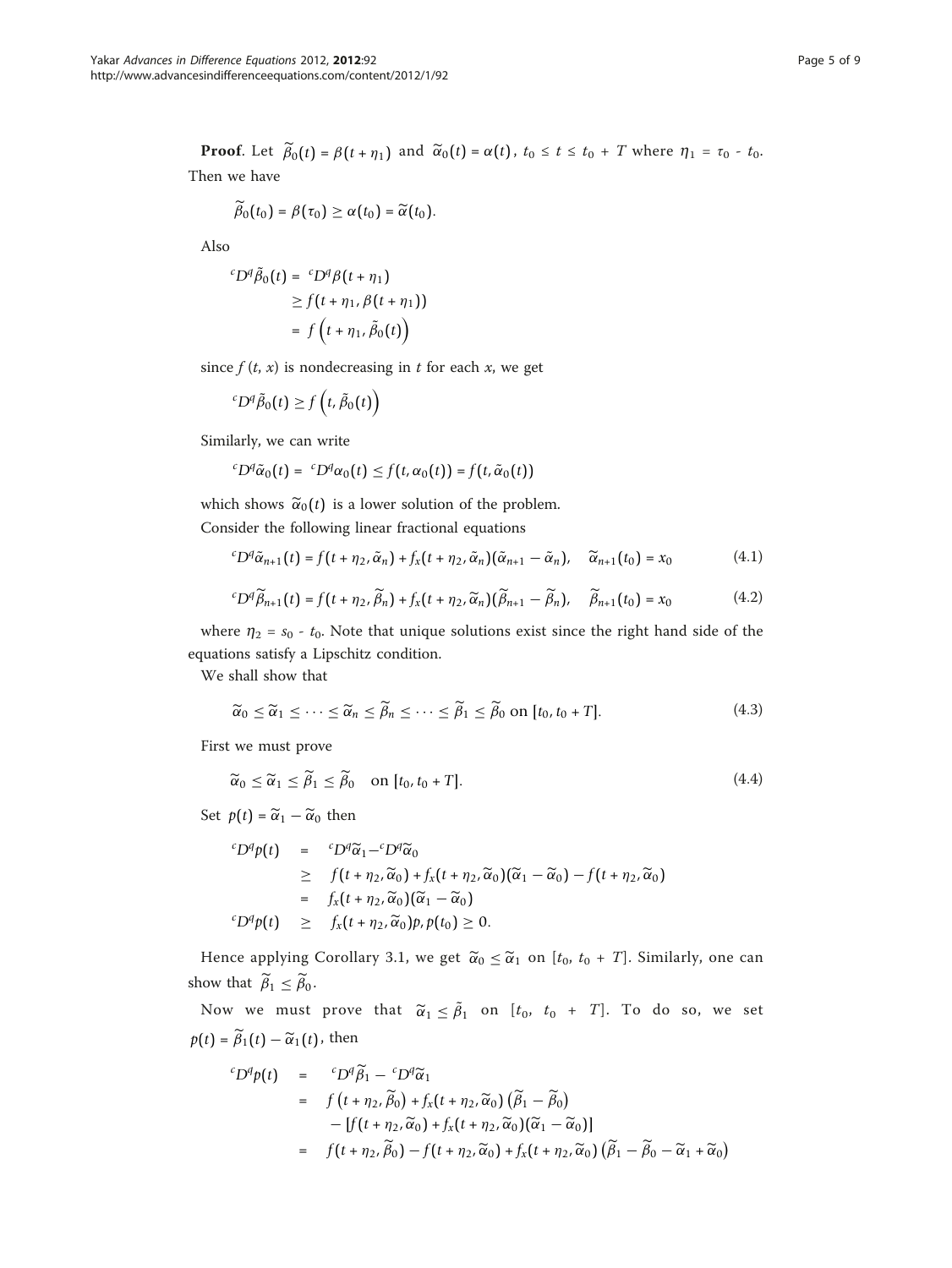using the inequality in  $(ii)$  we get

$$
{}^{c}D^{q}p(t) \geq f_{x}(t+\eta_{2},\widetilde{\alpha}_{0})\left(\widetilde{\beta}_{0}-\widetilde{\alpha}_{0}\right)+f_{x}(t+\eta_{2},\widetilde{\alpha}_{0})\left(\widetilde{\beta}_{1}-\widetilde{\beta}_{0}-\widetilde{\alpha}_{1}+\widetilde{\alpha}_{0}\right) \geq f_{x}(t+\eta_{2},\widetilde{\alpha}_{0})\left(\widetilde{\beta}_{1}-\widetilde{\alpha}_{1}\right)
$$

this implies that

$$
{}^{c}D^{q}p(t) \geq f_{x}(t + \eta_{2}, \widetilde{\alpha}_{0})p(t) \quad \text{and} \quad p(t_{0}) = 0
$$

which because of Corollary 3.1 yields  $p(t) \ge 0$ . Thus we have  $\widetilde{\alpha}_1 \le \widetilde{\beta}_1$  on  $[t_0, t_0 +$ T]. Hence (4.4) is proved.

Using mathematical induction with  $k > 1$ , we obtain

$$
\widetilde{\alpha}_0 \leq \widetilde{\alpha}_{k-1} \leq \widetilde{\alpha}_k \leq \widetilde{\beta}_k \leq \widetilde{\beta}_{k-1} \leq \widetilde{\beta}_0 \quad \text{on } [t_0, t_0 + T]. \tag{4.5}
$$

Now we need to show that

$$
\widetilde{\alpha}_k \leq \widetilde{\alpha}_{k+1} \leq \widetilde{\beta}_{k+1} \leq \widetilde{\beta}_k \quad \text{on } [t_0, t_0 + T]. \tag{4.6}
$$

To prove this, we set  $p(t) = \tilde{\alpha}_{k+1} - \tilde{\alpha}_k$  so that utilizing equations in (4.1), (4.2) and the inequality in  $(ii)$ , we have

$$
{}^{c}D^{q}p(t) = f(t + \eta_{2}, \widetilde{\alpha}_{k}) + f_{x}(t + \eta_{2}, \widetilde{\alpha}_{k}) (\widetilde{\alpha}_{k+1} - \widetilde{\alpha}_{k})
$$
  
\n
$$
- [f(t + \eta_{2}, \widetilde{\alpha}_{k-1}) + f_{x}(t + \eta_{2}, \widetilde{\alpha}_{k-1}) (\widetilde{\alpha}_{k} - \widetilde{\alpha}_{k-1})]
$$
  
\n
$$
\geq f_{x}(t + \eta_{2}, \widetilde{\alpha}_{k-1}) (\widetilde{\alpha}_{k} - \widetilde{\alpha}_{k-1}) + f_{x}(t + \eta_{2}, \widetilde{\alpha}_{k}) (\widetilde{\alpha}_{k+1} - \widetilde{\alpha}_{k})
$$
  
\n
$$
- f_{x}(t + \eta_{2}, \widetilde{\alpha}_{k-1}) (\widetilde{\alpha}_{k} - \widetilde{\alpha}_{k-1})
$$
  
\n
$$
\geq f_{x}(t + \eta_{2}, \widetilde{\alpha}_{k}) (\widetilde{\alpha}_{k+1} - \widetilde{\alpha}_{k}).
$$

Thus we obtain

$$
{}^{c}D^{q}p(t) \geq f_{x}(t+\eta_{2},\widetilde{\alpha}_{k})p(t) \quad \text{and } p(t_{0})=0.
$$

Again using corollary 3.1 we get  $\widetilde{\alpha}_k \leq \widetilde{\alpha}_{k+1}$  on  $[t_0, t_0 + T]$ . In a similar way, it can be shown that  $\tilde{\beta}_k \ge \tilde{\beta}_{k+1}$  on  $[t_0, t_0 + T]$ . Next we must prove  $\tilde{\alpha}_{k+1} \le \tilde{\beta}_{k+1}$  on  $[t_0, t_0 + T]$ . Let  $p(t) = \beta_{k+1} - \widetilde{\alpha}_{k+1}$ , then

$$
{}^{c}D^{q}p(t) = {}^{c}D^{q}\widetilde{\beta}_{k+1} - {}^{c}D^{q}\widetilde{\alpha}_{k+1}
$$
  
\n
$$
= f(t + \eta_{2}, \widetilde{\beta}_{k}) + f_{x}(t + \eta_{2}, \widetilde{\alpha}_{k}) (\widetilde{\beta}_{k+1} - \widetilde{\beta}_{k})
$$
  
\n
$$
- [f(t + \eta_{2}, \widetilde{\alpha}_{k}) + f_{x}(t + \eta_{2}, \widetilde{\alpha}_{k}) (\widetilde{\alpha}_{k+1} - \widetilde{\alpha}_{k})]
$$
  
\n
$$
\geq f_{x}(t + \eta_{2}, \widetilde{\alpha}_{k}) (\widetilde{\beta}_{k} - \widetilde{\alpha}_{k}) + f_{x}(t + \eta_{2}, \widetilde{\alpha}_{k}) (\widetilde{\beta}_{k+1} - \widetilde{\beta}_{k})
$$
  
\n
$$
- f_{x}(t + \eta_{2}, \widetilde{\alpha}_{k}) [\widetilde{\beta}_{k} - \widetilde{\alpha}_{k} - \widetilde{\alpha}_{k+1} + \widetilde{\alpha}_{k} + \widetilde{\beta}_{k+1} - \widetilde{\beta}_{k}]
$$
  
\n
$$
\geq f_{x}(t + \eta_{2}, \widetilde{\alpha}_{k}) (\widetilde{\beta}_{k+1} - \widetilde{\alpha}_{k+1})
$$

Thus we have  ${}^cD^q p(t) \geq f_x(t + \eta_2, \widetilde{\alpha}_k) p(t)$  and  $p(t_0) = 0$ . It follows from the Corollary 3.1 we reach  $\widetilde{\alpha}_{k+1} \leq \widetilde{\beta}_{k+1}$  on [ $t_0$ ,  $t_0$  +T]. Hence (4.6) is proved.

Employing standard techniques (see [\[16](#page-8-0)]), it can be easily shown that the monotone sequences  $\{\widetilde{\alpha}_n\}$  and  $\{\widetilde{\beta}_n\}$  converge uniformly and monotonically to the unique solution  $\tilde{x}(t)$  of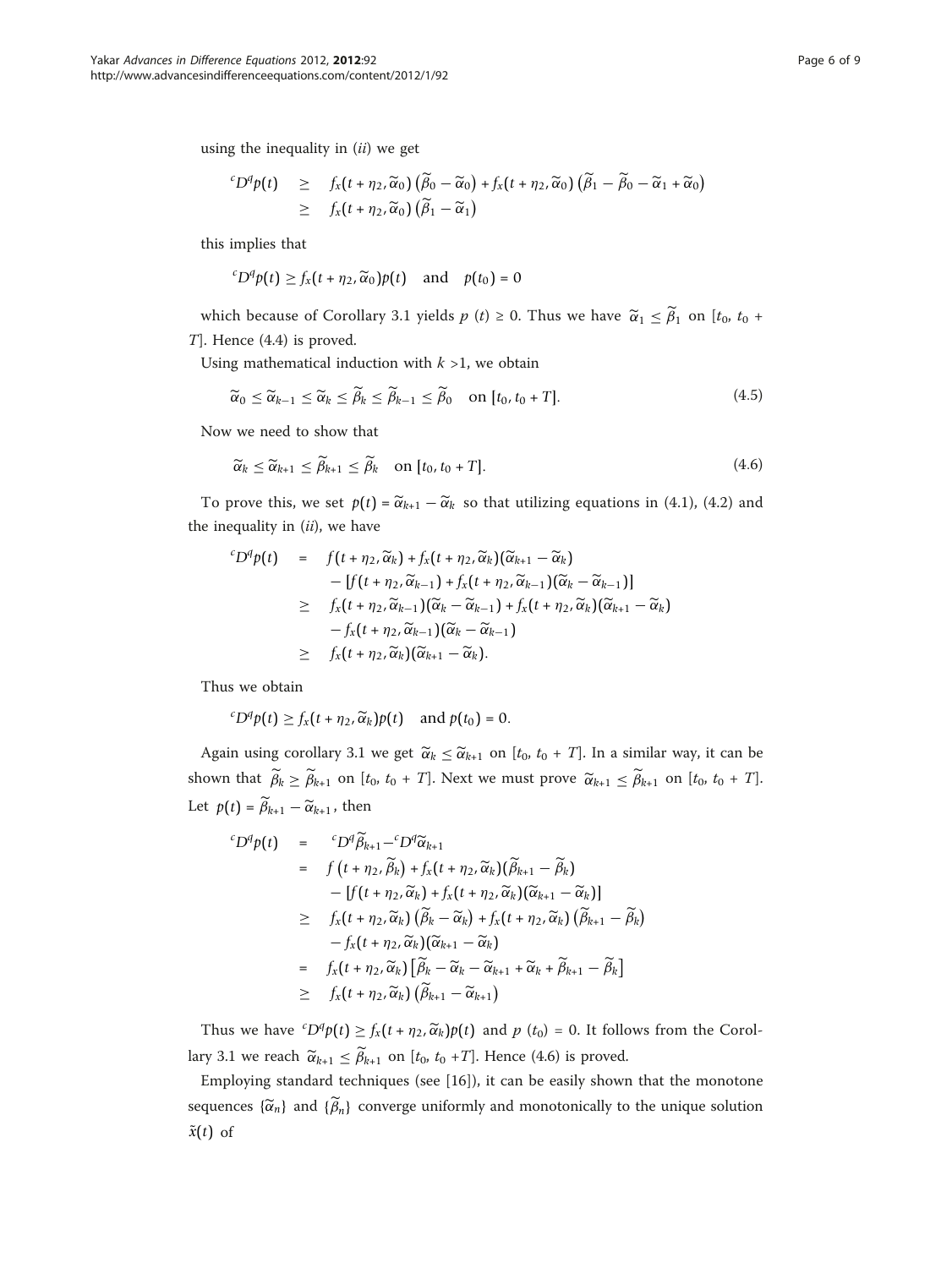$$
{}^{c}D^{q}\tilde{x}(t) = f(t + \eta_{2}, \tilde{x}(t)), \quad \tilde{x}(t_{0}) = x_{0}
$$
\n(4.7)

Letting  $s = t + \eta_2$  and changing the variable, we have

$$
{}^{c}D^{q}x = f(s, x), \quad x(s_0) = x_0. \tag{4.8}
$$

Next we will prove that the convergence is quadratic. For this purpose, consider

$$
p_{n+1} = \tilde{x} - \tilde{\alpha}_{n+1}
$$

Note that  $p_{n+1}$   $(t_0) = 0$ . So we have

$$
{}^{c}D^{q}p_{n+1} = {}^{c}D^{q}\tilde{x} - {}^{c}D^{q}\tilde{\alpha}_{n+1}
$$
  
\n
$$
= f(t + \eta_{2}, \tilde{x}) - [f(t + \eta_{2}, \tilde{\alpha}_{n}) + f_{x}(t + \eta_{2}, \tilde{\alpha}_{n}) (\tilde{\alpha}_{n+1} - \tilde{\alpha}_{n})]
$$
  
\n
$$
= [f(t + \eta_{2}, \tilde{x}) - f(t + \eta_{2}, \tilde{\alpha}_{n})] - f_{x}(t + \eta_{2}, \tilde{\alpha}_{n}) (p_{n} - p_{n+1})
$$
  
\n
$$
\leq [f_{x}(t + \eta_{2}, \tilde{x}) - f_{x}(t + \eta_{2}, \tilde{\alpha}_{n})]p_{n} + f_{x}(t + \eta_{2}, \tilde{\alpha}_{n})p_{n+1}
$$
  
\n
$$
\leq L|p_{n}|^{2} + f_{x}(t + \eta_{2}, \tilde{\alpha}_{n})p_{n+1}
$$
  
\n
$$
\leq L|p_{n}|_{0}^{2} + N.p_{n+1}
$$

where  $|f_x| \le N$ ,  $|p_n|_0 = \max_{[t_0,t_0+T]} |p_n(t)|$ . This inequality gives the estimate

$$
p_{n+1} \leq L \left| p_n \right|_0^2 \int\limits_{t_0}^t (t-s)^{q-1} E_{q,q}(N(t-s)^q) ds
$$
  
 
$$
\leq N_0 \left| p_n \right|_0^2
$$

where  $N_0 = \frac{LT^q}{q} E_{q,q}(NT^q)$  and  $E_{q,q}$  is Mittag-Leffler function. Thus we reach the desired result

 $\max_{[t_0, t_0+T]} |\widetilde{x} - \widetilde{\alpha}_{n+1}| \leq N_0 \max_{[t_0, t_0+T]}$  $\left|\tilde{x}-\tilde{\alpha}_n\right|^2$  $(4.9)$ 

Similarly, after using suitable computation, we get the quadratic convergence of  $\{\beta_n\}$ such that

$$
\max_{[t_0, t_0+T]} \left| \tilde{\beta}_{n+1} - \tilde{x} \right| \le \frac{N_0 L}{2} \max_{[t_0, t_0+T]} \left| \tilde{x} - \tilde{\alpha}_n \right|^2 + \frac{3N_0 L}{2} \max_{[t_0, t_0+T]} \left| \tilde{\beta}_n - \tilde{x} \right|^2. \tag{4.10}
$$

The proof is complete.

**Corollary 4.1**. If the assumptions of Theorem 4.1 hold with  $s_0 = t_0$ , then the conclusion remains the same.

**Proof.** For the proof, we let  $\tilde{\beta}_0(t) = \beta(t + \eta_1)$ ,  $\tilde{\alpha}_0(t) = \alpha(t)$ , and  $\tilde{x}(t) = x(t)$  on  $[t_0, t_0 +$ T] and we proceed as we did in Theorem 4.1.

**Corollary 4.2.** If the assumptions of Theorem 4.1 hold with  $s_0 = \tau_0$ , then the conclusion remains the same.

**Proof.** This time, we must set  $\tilde{\alpha}_0(t) = \alpha(t - \eta_1)$ ,  $\tilde{\beta}_0(t) = \beta(t)$  and  $\tilde{x}(t) = x(t)$  on  $[\tau_0, \tau_0]$  $\tau_0$  + T] proceed as we did in Theorem 4.1.

In case  $t_0 > \tau_0$ , a dual result of Theorem 4.1 can be proved with some suitable changes. Next result is given in this direction.

Theorem 4.2. Assume that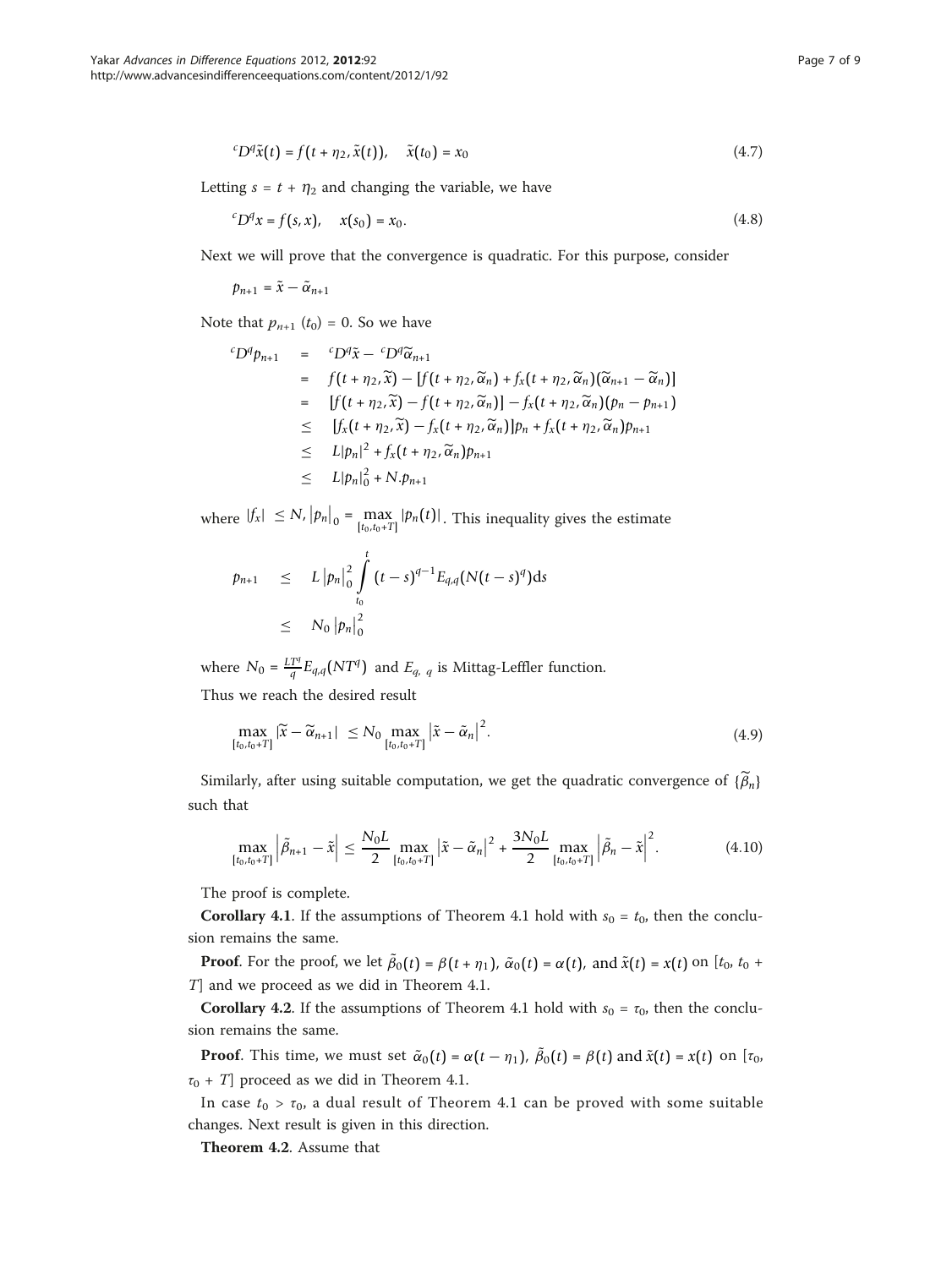<span id="page-7-0"></span>(i)  $\alpha \in C_p$  [[t<sub>0</sub>, t<sub>0</sub> + T], ℝ], t<sub>0</sub>, T >0,  $\beta \in C_p$  [[τ<sub>0</sub>, τ<sub>0</sub> + T], ℝ], τ<sub>0</sub> >0, f ∈ C [[τ<sub>0</sub>, t<sub>0</sub> + T] × ℝ, ℝ] and

$$
\begin{array}{rcl}\n^{c}D^{q}\alpha(t) & \leq & f\left(t,\alpha(t)\right), \quad t_{0} \leq t \leq t_{0} + T \\
^{c}D^{q}\beta(t) & \geq & f\left(t,\beta(t)\right), \quad \tau_{0} \leq t \leq \tau_{0} + T\n\end{array}
$$

with  $\alpha(t_0) \leq x$  (s<sub>0</sub>)  $\leq \beta(\tau_0)$  and  $\tau_0 < s_0 < t_0$  where  $\alpha(t + \eta_1) \leq \beta(t)$ ,  $\tau_0 \leq t \leq \tau_0 + T$  and  $\eta_1 = t_0 - \tau_0;$ 

(*ii*) Suppose  $f_x(t, x)$  exists and following relations hold

$$
f(t, x) \ge f(t, y) + f_x(t, y)(x - y) \quad \text{whenever } x \ge y \text{ and}
$$
  

$$
|f_x(t, x) - f_x(t, y)| \le L|x - y|, \quad L > 0;
$$

(*iii*)  $f(t, x)$  is nonincreasing in t for each x and  $f_x(t, x)$  is nondecreasing in x for each t. Then the conclusion of theorem 4.1 remains valid.

Proof. The proof being similar to theorem 4.1, we omit details.

# 5 Conclusion

In this work, the quasilinearization technique coupled with lower and upper solutions is employed to study Caputo fractional differential equations. We have observed that this technique is convenient even though initial functions  $\alpha$  and  $\beta$  are given with initial times. In this way, by not requiring Hölder continuity condition, one gets monotone sequences whose iterates are solutions of corresponding linear problems and the sequences converge uniformly and quadratically to the unique solution of the given nonlinear problem.

#### Acknowledgements

This work has been supported by The Scientific and Technological Research Council of Turkey (TÜBİTAK).

#### Competing interests

The author declares that they have no competing interests.

### Received: 30 July 2011 Accepted: 27 June 2012 Published: 27 June 2012

#### References

- 1. Lakshmikantham, V, Vatsala, AS: Generalized Quasilinearization for Nonlinear Problems. Kluwer Academic Publisher, The Netherlands (1998)
- 2. Köksal, S, Yakar, C: Generalized quasilinearization method with initial time difference simulation. Int J Electr Electron Phys Syst. 24(5) (2002)
- 3. Yakar, C, Yakar, A: An extension of the quasilinearization method with initial time difference. Dynamics of continuous, discrete and impulsive systems. Ser A Math Anal. 14(S2), 275–279 (2007)
- 4. Yakar, C, Yakar, A: Further generalization of quasilinearization method with initial time difference. J Appl Funct Anal. 4(4), 714–727 (2009)
- 5. Maleknejad, K, Najafi, E: Numerical solution of nonlinear volterra integral equations using the idea of quasilinearization. Commun Nonlinear Sci Numer Simulat. 16, 93–100 (2011). doi:10.1016/j.cnsns.2010.04.002
- 6. Amstera, Pb, De Nápolia, P: A quasilinearization method for elliptic problems with a nonlinear boundary condition. Nonlinear Anal. 66, 2255–2263 (2007). doi:10.1016/j.na.2006.03.016
- 7. Kriveca, R, Mandelzweig, VB: Quasilinearization method and WKB. Comput Phys Commun. 174, 119–126 (2006). doi:10.1016/j.cpc.2004.12.017
- 8. Hristova, SG, Vatsala, AS: Quasilinearization for the periodic boundary value problem for systems of impulsive differential equations. J Appl Math Stochastic Anal 2006, 25 (2006). Article ID 98318
- 9. Oldham, KB, Spanier, J: The Fractional Calculus. Academic Press, New York (1974)
- 10. Samko, S, Kilbas, A, Marichev, O: Fractional Integrals and Derivatives: Theory and Applications. Gordon and Breach, New York. 1006 (1993)
- 11. Metzler, R, Schick, W, Kilian, HG, Nonnenmacher, TF: Relaxation in filled polymers: a fractional calculus approach. J Chem Phys. 103(16), 7180–7186 (1995). doi:10.1063/1.470346
- 12. Hilfe R (ed.): Applications of Fractional Calculus in Physics. World Scientific, River Edge. (2000)
- 13. Kiryakova, V: Generalized fractional calculus and applications. In Pitman Research Notes Mathematics Series, vol. 301, Longman-Wiley, New York (1994)